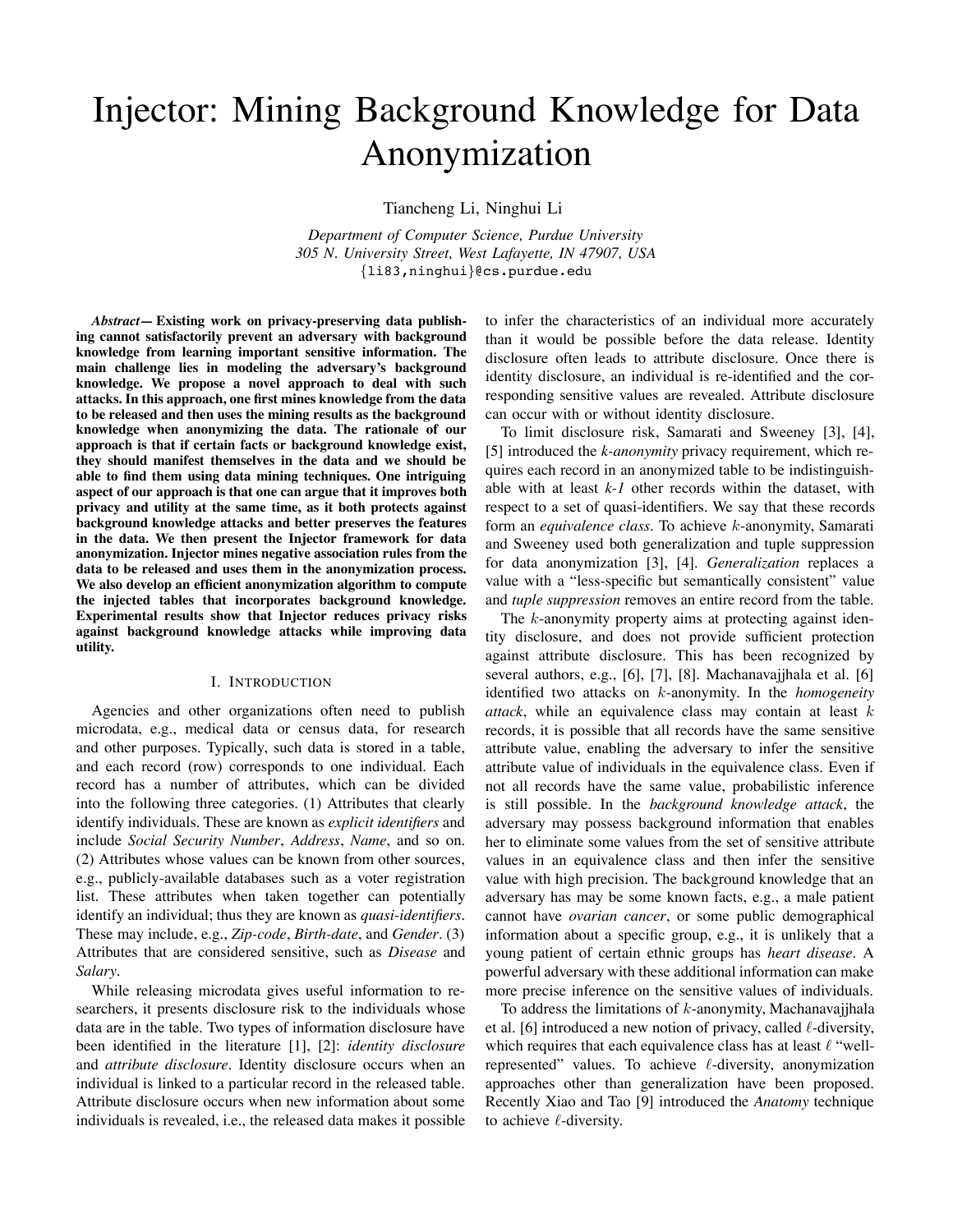|   | ZIP Code | Age | $\overline{S}ex$ | Disease              |
|---|----------|-----|------------------|----------------------|
|   | 47677    | 29  | F                | Ovarian Cancer       |
| 2 | 47602    | 22  | F                | Ovarian Cancer       |
| 3 | 47678    | 27  | M                | Prostate Cancer      |
| 4 | 47905    | 43  | M                | Fhi                  |
| 5 | 47909    | 52  | $\mathbf{F}$     | <b>Heart Disease</b> |
| 6 | 47906    | 47  | M                | <b>Heart Disease</b> |
| 7 | 47605    | 30  | М                | <b>Heart Disease</b> |
| 8 | 47673    | 36  | М                | Flu                  |
| 9 | 47607    | 32  | М                | Flu                  |

TABLE I ORIGINAL PATIENTS TABLE

While  $\ell$ -diversity directly prevents the homogeneity attack, it does not satisfactorily deal with the background knowledge attack. We illustrate background knowledge attack in Section II and show that the anatomizing algorithm proposed in [9] is especially vulnerable to this attack. We also empirically evaluate the vulnerability of the anatomizing algorithm in Section VI.

The main challenge of dealing with background-knowledgebased attack lies in how to model the adversary's background knowledge. We believe that it is unreasonable to require manual specification of the background knowledge an adversary may have. In this paper, we propose a novel approach to model the adversary's background knowledge. Our approach is to generate such knowledge by mining the data to be released. The rationale of our approach is that if certain facts or knowledge exist, they should manifest themselves in the whole table and we should be able to find them using data mining techniques. We then use the mined knowledge in the data anonymization process. One intriguing aspect about our approach is that one can argue that it improves both privacy and utility at the same time, as it both protects against background knowledge attacks and better preserves features in the data.

Based on this rationale, we propose the *Injector* framework for data anonymization. *Injector* first mines negative association rules from the data using data mining techniques and then uses them in the data anonymization process. A negative association rule is an implication saying that some combination of the quasi-identifier values cannot entail some sensitive attribute values. We also develop an efficient anonymization algorithm to incorporate these negative association rules. Finally, we show the effectiveness of our approach in both protecting privacy and improving data utility through experiments on a real dataset.

While *Injector* uses only negative association rules as the adversary's background knowledge, using other types of background knowledge is possible but is beyond the scope of this paper. We provide more discussion of using other types of background knowledge in Section VIII.

The rest of this paper is organized as follows. We illustrate the background knowledge attack against *Anatomy* in Section II and present the *Injector* methodology in Section III. We discuss negative association rule mining in Section IV and show how to use negative association rules in data anonymiza-

|                | ZIP Code | Age | <b>Sex</b> | Group-ID       |
|----------------|----------|-----|------------|----------------|
|                | 47677    | 29  | F          |                |
| $\overline{2}$ | 47602    | 22  | F          |                |
| 3              | 47678    | 27  | М          |                |
| 4              | 47905    | 43  | M          | 2              |
| 5              | 47909    | 52  | F          | $\overline{c}$ |
| 6              | 47906    | 47  | M          | $\overline{c}$ |
| 7              | 47605    | 30  | M          | 3              |
| 8              | 47673    | 36  | M          | 3              |
| 9              | 47607    | 32  | M          |                |

|  | (a) The quasi-identifier table (QIT) |  |  |
|--|--------------------------------------|--|--|
|--|--------------------------------------|--|--|

| Group-ID | Disease              | Count |
|----------|----------------------|-------|
|          | Ovarian Cancer       |       |
|          | Prostate Cancer      |       |
|          | Fhı                  |       |
|          | Heart Disease        |       |
|          | <b>Heart Disease</b> |       |
|          | Fh                   |       |

(b) The sensitive table (ST) TABLE II THE ANATOMIZED TABLE

tion in Section V. Experimental results are presented in Section VI and related work is discussed in Section VII. In Section VIII, we discuss limitations of our approach and avenues for future research.

# II. BACKGROUND KNOWLEDGE ATTACK AGAINST ANATOMY

Recently, Xiao and Tao [9] introduced *Anatomy* as an alternative anonymization technique to generalization. *Anatomy* releases all the quasi-identifier and sensitive data directly into two separate tables. For example, the original table shown in Table I is decomposed into two tables, the quasi-identifier table (QIT) in Table II(a) and the sensitive table  $(ST)$  in Table II(b). The QIT table and the ST table are then released.

The authors also proposed an anatomizing algorithm to compute the anatomized tables. The algorithm first hashes the records into buckets based on the sensitive attribute, i.e., records with the same sensitive values are in the same bucket. Then the algorithm iteratively obtains the  $\ell$  buckets that currently have the largest number of records and selects one record from each of the  $\ell$  buckets to form a group. Each remaining record is then assigned to an existing group.

We show background knowledge attack on the anatomized tables. Suppose Alice knows that Bob's record belongs to the first group in Table II where the two sensitive values are "prostate cancer" and "ovary cancer", then Alice immediately knows that Bob has "prostate cancer". The apparent diversity does not help provide any privacy, because certain values can be easily eliminated. This problem is particularly acute in the *Anatomy* approach. The anatomizing algorithm randomly picks records and groups them together (rather than grouping records with similar quasi-id values together). Therefore, it is likely that one may be grouping records with incompatible sensitive attribute values together. We will empirically evaluate the effect of background knowledge attack on the anatomizing algorithm in Section VI.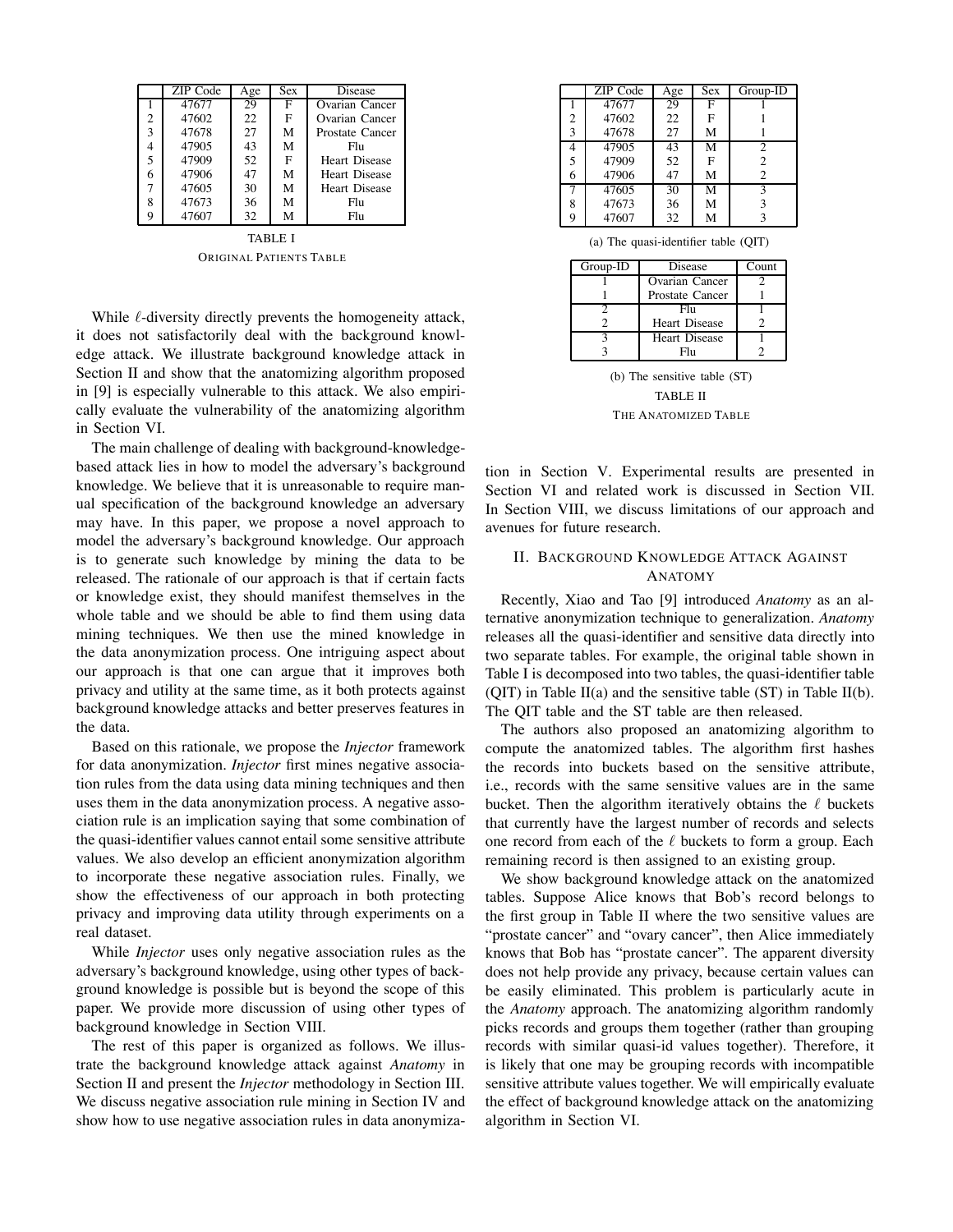# III. INJECTOR: MINING BACKGROUND KNOWLEDGE FROM THE DATA

In this section, we propose a novel approach to deal with background knowledge attack.

# *A. Background Knowledge*

We first examine what background knowledge an adversary may have. In traditional settings of data anonymization, the adversary is assumed to know certain knowledge besides the released data, e.g., the quasi-identifier values of individuals in the data and the knowledge of whether some individuals are in the data. In the following, we identify a list of additional knowledge that an adversary may have.

First, the adversary may know some absolute facts. For example, a male can never have *ovarian cancer*.

Second, the adversary may have partial knowledge of the demographic information of some specific groups. For example, the adversary may know that the probability that young females of certain ethnic groups have *heart disease* is very low. This knowledge can be represented as patterns or association rules that exist in the data.

Third, the adversary may have some adversary-specific knowledge, which is available to the adversary for some reason. For example, an adversary may know some targeted victim in person and have partial knowledge on the sensitive values of that individual (e.g., Alice may know that his friend Bob does not have *short breath problem* since she knows that Bob runs for two hours every day). An adversary may get additional information from other sources (e.g., Bob's son told Alice that Bob does not have *heart disease*). This type of knowledge is associated with specific adversaries and the channel through which an adversary obtains this type of knowledge can be varied among different adversaries.

While adversary-specific knowledge is hard to predict, it is possible to discover the other two types of background knowledge. Now we describe our proposed approach.

## *B. Our Approach*

The main problem of dealing with background knowledge attacks is that we are unaware of the exact knowledge that an adversary may have and we believe that requiring the background knowledge as an input parameter is not feasible as it places too much a burden on the user. In this paper, we propose a novel approach to model the adversary's background knowledge. Our approach is to extract background information from the data to be released. For example, the fact that male can never have *ovarian cancer* should manifest itself in the data to be released, and thus it should be possible for us to discover the fact from the data. Also, it is often the case that an adversary may have access to similar data, in which case patterns or association rules mined from one data can be an important source of the adversary's background knowledge on the other data. We are aware that we do not consider adversaryspecific knowledge. The specific knowledge that an adversary may have is hard to predict. Also, since the adversary cannot systematically obtain such knowledge, it is unlikely that the

adversary knows specific knowledge about a large number of individuals.

With this background knowledge extracted from the data, we are able to anonymize the data in such a way that inference attacks using this background knowledge can be effectively prevented. For example, if one is grouping records together for privacy purposes, one should avoid grouping a male patient with another record that has *ovarian cancer* (or at least recognize that doing so does not help meet attribute disclosure privacy requirements).

One may argue that such an approach over-estimates an adversary's background knowledge, as the adversary may not possess all knowledge extracted from the data. We justify our approach through the following arguments. First, as it is difficult for us to bound exactly what the adversary knows and what she doesn't know, a conservative approach of utilizing all extracted knowledge of a certain kind is appropriate. Second, it is often the case that the adversary has access to similar data and knowledge extracted from the data can be the adversary's background knowledge on the other data. Finally, utilizing such extracted knowledge in the anonymization process typically results in (at least partial) preservation of such knowledge; this increases the data utility. Note that privacy guarantees are still met.

One intriguing aspect about our approach is that one can argue that it improves both privacy and data utility at the same time. Grouping a male patient with another record that has *ovarian cancer* is bad for privacy because it offers a false sense of protection; it is also bad for data utility, as it contaminates the data. By not doing that, one avoids introducing false associations and improves data utility. This is intriguing because, in the literature, privacy and utility have been viewed as two opposing properties. Increasing one leads to reducing the other.

# *C. The Injector Framework*

We now present the *Injector* framework for data anonymization. *Injector* focuses on one type of background knowledge, i.e., a certain combination of quasi-identifier values cannot entail certain sensitive values. This type of background knowledge can be represented as negative association rules of the form " $Sex=M \Rightarrow \neg Disease = ovarian cancer"$  and we are able to discover them from the data using data mining techniques. Mining other types of knowledge from the data and using them in data anonymization is an interesting direction for future work.

*Injector* uses permutation-based bucketization as the method of constructing the published data from the original data, which is similar to the *Anatomy* technique [9] and the permutation-based anonymization approach [10]. The bucketization method first partitions tuples in the table into buckets and then separates the quasi-identifiers with the sensitive attribute by randomly permuting the sensitive attribute values in each bucket. The anonymized data consists of a set of buckets with permuted sensitive attribute values.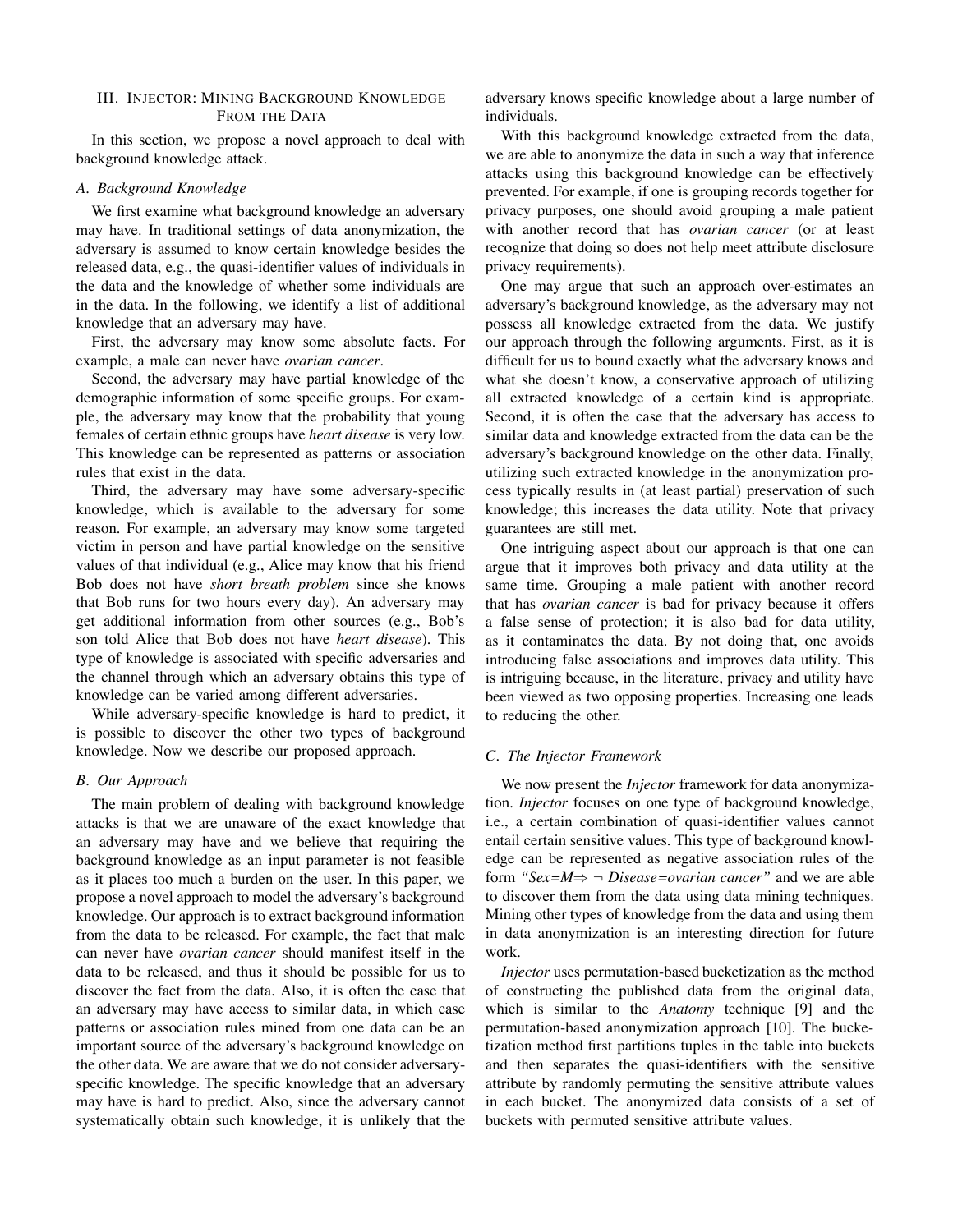The *Injector* framework consists of two components: (1) mining negative association rules from the table and (2) using these rules in data anonymization. We discuss these two components in the following two sections respectively.

#### IV. MINING NEGATIVE ASSOCIATION RULES

In this section, we study the problem of mining negative association rules from the data. We first formalize our problem and introduce the *expectation* measure in Section IV-A. We present techniques for dealing with quantitative attributes in Section IV-B and describe the algorithm in Section IV-C.

#### *A. Problem Formulation*

Let  $T$  be a table which has  $m$  quasi-identifier attributes  $A_j (1 \leq j \leq m)$ , each with an attribute domain  $\mathcal{D}_j$ , and a sensitive attribute  $A_{m+1}$  with a domain  $\mathcal{D}_{m+1}$ . We define a value generalization hierarchy (VGH) for each quasi-identifier attribute where leaf nodes correspond to actual attribute values, and internal nodes represent less-specific values. We denote  $t_i[j]$  as the j-th attribute value of tuple  $t_i$ .

Our objective is to discover interesting negative association rules [11]. In our setting, a negative association rule is an implication saying that some combination of quasi-identifier values cannot entail certain sensitive values. Specifically, a negative association rule is an implication of the form  $X \Rightarrow$  $\neg Y$ , where X is a predicate involving only the quasi-identifiers and Y is a predicate involving only the sensitive attribute. The intuitive meaning of such a rule is that tuples that satisfy  $X$  do not satisfy  $Y$  with a high confidence. Usually,  $Y$  is a predicate of the form  $A_{m+1} = s$  with  $s \in D_{m+1}$  and X is a conjunction of predicates each of which is of the form  $A_i = v_i$  $(1 \leq i \leq m)$  with  $v_i \in D_i$ .

In the rules defined above, only values at the leaf level of the VGHs are involved in the predicate X. To allow rules to take values from any level of the VGH, we define extended attribute domains  $\mathcal{D}'_j = \mathcal{D}_j \cup E_j$ , where  $E_j$  is the set of internal nodes of the VGH for the j-th attribute for  $1 \le j \le m$ , and  $\mathcal{D}'_{m+1} = \mathcal{D}_{m+1}$ . A generalized negative association rule is an implication of the form  $X \Rightarrow \neg Y$ , where Y is a predicate of the form  $A_{m+1} = s$  with  $s \in D'_{m+1}$  and X is a conjunction of predicates each of which is of the form  $A_i = v_i$   $(1 \le i \le m)$ with  $v_i \in D'_i$ .

We now define "interestingness" of a negative association rule. Some traditional interestingness measures are based on *support* and *confidence*. Specifically, a rule is interesting if its support is at least  $minSup$  and its confidence is at least  $minConf$  where  $minSup$  and  $minConf$  are user-defined parameters. The rule  $X \Rightarrow \neg Y$  has support s% if s% of tuples in T satisfy both X and  $\neg Y$ . The rule  $X \Rightarrow \neg Y$ holds with confidence  $c\%$  if  $c\%$  of tuples which satisfy X in T also satisfy  $\neg Y$ . If we denote the fraction of tuples that satisfy predicate Z as  $P(Z)$ , then  $s\% = P(X \cup \neg Y)$  and  $c\% = P(X \cup \neg Y)/P(X).$ 

We observe that setting a single  $minSup$  value for different sensitive values would be inappropriate for our purpose. A frequent sensitive value is expected to occur with a high

probability even in a small number of tuples; when this probability turns out to be small, it is an interesting rule. On the other hand, an infrequent sensitive value is expected to occur with a low probability even in a large number of tuples; even when this probability is small, the rule may not be interesting. Intuitively, we should set a larger  $minSup$  value for a negative association rule involving a frequent sensitive attribute value.

Based on this observation, we propose to use *expectation* instead of *support* as the measure of the strength of a negative association rule. Given a negative association rule  $X \Rightarrow \neg Y$ , the number of tuples satisfying X is  $n * P(X)$  where n is the total number of tuples in  $T$ . Among these tuples, the probability that the sensitive value of Y occurs at least once is  $1 - (1 - P(Y))^{n*P(X)}$ . We define this probability as the *expectation* of the rule. The rule  $X \Rightarrow \neg Y$  is interesting if it has *expectation* at least  $minExp$ , i.e.,  $1-(1-P(Y))^{n*P(X)} \ge$  $minExp$ , which is equivalent to  $P(X) \geq \frac{1}{n} \log_{1-P(Y)}(1$  $minExp$ ).

We now define our objective as finding all generalized negative association rules  $X \Rightarrow \neg Y$  that satisfy the following two requirements where  $minExp$  is a user-defined parameter and *minConf* is fixed to be 1.

- Minimum *expectation* requirement:  $P(X) \geq \text{Sup } Y$ , where  $Sup_Y = \frac{1}{n} \log_{1-P(Y)}(1 - minExp)$ .
- Minimum *confidence* requirement:  $P(X \cup \neg Y)/P(X) \ge$ minConf .

Note that in *Injector*,  $minConf$  is fixed to be 1. A more general approach would allow us to probabilistically model the adversary's knowledge. We provide more discussion on this in Section VIII.

## *B. Dealing with Quantitative Attributes*

The above definition does not consider the semantics of quantitative attributes. Consider the rule  ${Age = 21} \Rightarrow$  $\neg {Salary = 50K}$ . Suppose few records with age 21 in the table have a salary close to  $50K$ . However, the rule  ${Age = 21} \Rightarrow \neg {Salary = 50K}$  may not hold if a large number of records with age close to 21 in the table have a salary of  $50K$ . This suggests that while tuples with age exactly 21 directly support the rule, tuples with age close to 21 have partial support for this rule.

To consider partial support of quantitative attributes, we interpret nodes in the VGH of a quantitative attribute as a fuzzy set [12]. A value can belong to the node with set membership between  $[0, 1]$ . We denote the membership of value  $t[a_i]$  in  $Z[i]$  as  $Mem(Z[i], t[a_i])$ . There are two ways to define the support of Z from t (denoted as  $P(Z,t)$ ): (1) the product of the membership of each attribute value, i.e.,  $P(Z,t) = \Pi_{1 \leq i \leq q} Mem(Z[i], t[a_i])$  and (2) the minimum of the membership of each attribute value, i.e.,  $P(Z, t) =$  $\min_{1 \leq i \leq q} \text{Mem}(Z[i], t[a_i])$ . We adopt the first method to compute  $P(Z, t)$ . Again,  $P(Z) = \sum_{t \in T} P(Z, t)$ . We are then able to use this support function to define the interestingness measures.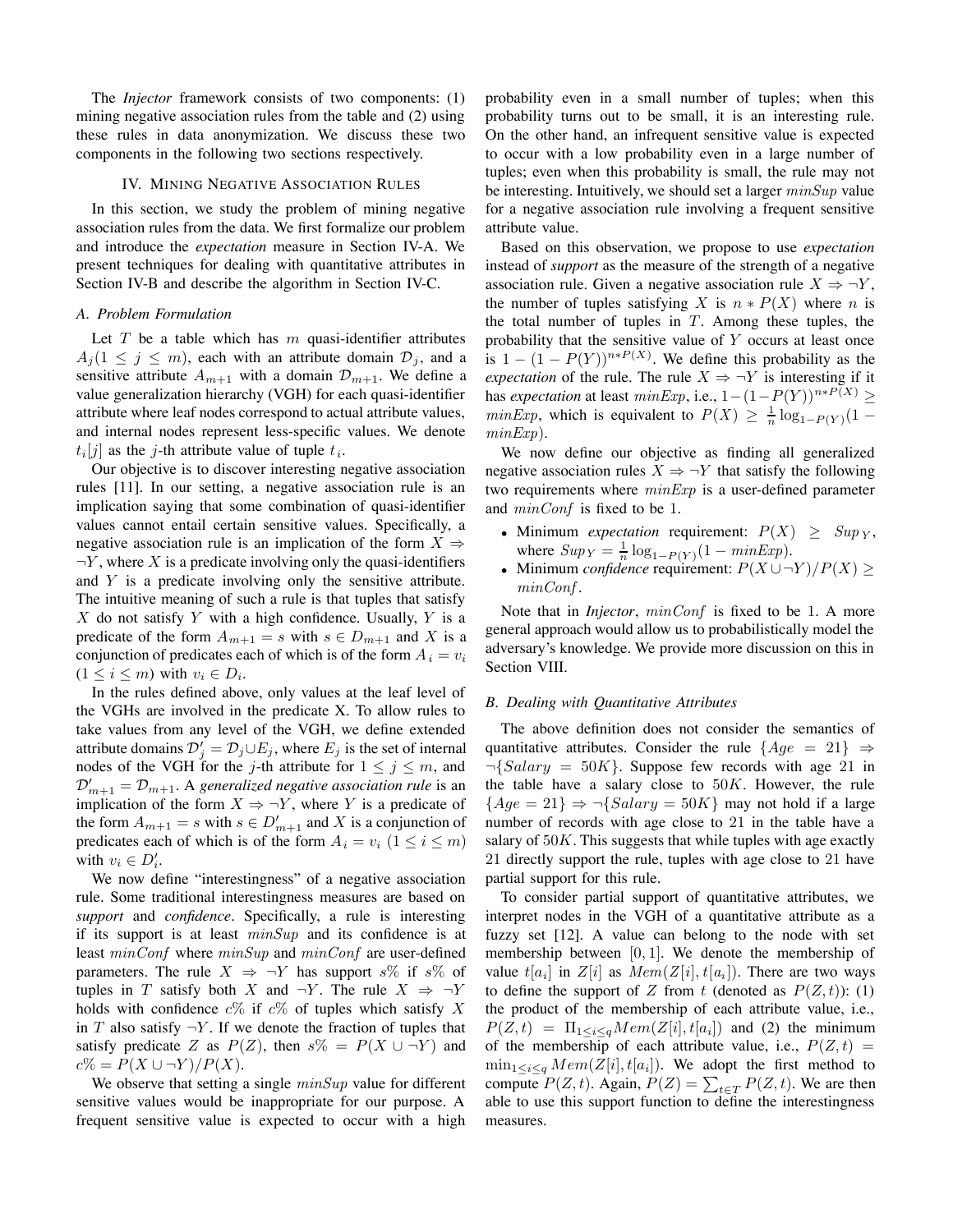#### *C. The Algorithm*

As we have discussed in Section IV-A, the *expectation* requirement is equivalent to  $P(X) \geq Sup_Y$ . We define  $minSup = min_{s \in D_{m+1}} Sup_Y$  where Y is the predicate  $A_{m+1}$  = s. Then the problem of discovering interesting negative association rules can be decomposed into two subproblems: (1) Discovering all itemsets that involve only quasiidentifiers and have support at least  $minSup$ ; (2) Finding all negative association rules satisfying the expectation and confidence requirements. We study the two problems in the rest of this section.

**Discovering Frequent Itemsets:** We can efficiently solve this problem by modifying existing frequent itemset generation algorithm Apriori [13] or the FP-tree algorithm [14]. For each frequent itemset X, we also record a count  $C_X$  indicating the support for X and an array of counts  $C_X[s]$  for each sensitive value s indicating the number of tuples that support  $X$  and have sensitive value s (Note that  $C_X = \sum_s C_X[s]$ ). These counts are used in solving the second subproblem.

**Finding Negative Association Rules:** The second subproblem is to generate negative association rules. For each frequent itemset  $X$  and for each sensitive value  $Y$ , we check if the following two conditions hold:

•  $\frac{C_X}{n} \geq \text{Supy}$ 

•  $\frac{C_X[Y]}{C_X} \leq 1 - \min\text{Conf}$ 

If both conditions are satisfied,  $X \Rightarrow \neg Y$  is identified as a negative association rule. The first condition ensures that the negative association rule has sufficient expectation (Note that  $\frac{C_X}{n} = P(X)$ ). The second condition ensures that the negative association rule has sufficient confidence (Note that  $1 - \frac{C_X[Y]}{C_X} = P(X \cup \neg Y)/P(X)$ .

# V. USING NEGATIVE ASSOCIATION RULES IN DATA ANONYMIZATION

In this section, we study the problem of using negative association rules in data anonymization. We define the privacy requirement for data anonymization in the new framework and develop an anonymization algorithm to achieve the privacy requirement.

## *A. Privacy Requirement*

Let g be a group of tuples  $\{t_1, ..., t_p\}$ . We say a tuple t *cannot take* a sensitive attribute value s if there exists a negative association rule  $X \Rightarrow \neg s$  and t satisfies X.

A simple privacy requirement would require that each group g satisfies the condition that, for every tuple  $t_i$  in g, g contains at least  $\ell$  sensitive attribute values that  $t_i$  can take. This simple privacy requirement is, however, insufficient to prevent background knowledge attack. Suppose that a group contains 1 female record and  $\ell$  male records and the values of the sensitive attribute include 1 *ovarian cancer* and  $\ell$  other diseases common to both male and female. This satisfies the simple privacy requirement. The female record is compatible with all  $\ell+1$  sensitive attribute values while each male record is compatible with  $\ell$  sensitive attribute values. However, when

|    | 1. for every $t_i \in g$                         |
|----|--------------------------------------------------|
| 2. | $Set = \emptyset$                                |
|    | 3. <b>for</b> every $t_i \in g$                  |
| 4. | construct a new tuple $t' = (q_i, s_i)$          |
| 5. | if $MBM(g - \{t_i, t_i\} \cup \{t'\}) =  g  - 1$ |
| 6. | $Set = Set \cup \{s_i\}$                         |
| 7. | <b>if</b> $ Set  < \ell$ return false            |
|    | 8. return true                                   |

one considers the fact that there must be a one-to-one mapping between the records and the values, one can infer that the only female record must have *ovarian cancer*, since no other record can be mapped to this value. This suggests that a stronger privacy requirement is needed to bound the privacy risk caused by background knowledge attack.

*Definition 1 (The Matching* !*-Diversity Requirement):* Given a group of tuples, we say a sensitive value is *valid* for a tuple if there exists an assignment for the remaining tuples in the group. A group of tuples satisfy the matching  $\ell$ -diversity requirement if every tuple in the group has at least  $\ell$  valid sensitive values.

The matching  $\ell$ -diversity requirement guarantees that the adversary with background knowledge cannot learn the sensitive value of an individual from a set of at least  $\ell$  values.

## *B. Checking Privacy Breaches*

We have defined our privacy requirement, now we study the checking problem: given a group of tuples, are there at least  $\ell$ valid sensitive values for every tuple in the group? To check whether a sensitive value  $s_i$  is valid for a tuple  $t_i$ , we assigns  $s_j$  to  $t_i$  and then check if there is an assignment for the group of remaining tuples  $g'$ .

Checking the existence of an assignment for a group of tuples  $g'$  can be reduced to the maximum bipartite matching problem [15] where all  $q_i$ 's in  $q'$  form one set of nodes, all  $s_i$ 's in  $g'$  form the other set of nodes, and an edge between  $q_i$ and  $s_i$  represents that  $t_i$  can take value  $s_i$ . Specifically, there is an assignment for  $g'$  if and only if there is a matching of size  $|g'|$  in the corresponding bipartite graph.

There are polynomial time algorithms (e.g., path augmentation [15]) for the maximum bipartite matching (MBM) problem. We denote  $MBM(g)$  as the procedure for solving the MBM problem given the bipartite graph constructed from g. Our algorithm iteratively invokes MBM procedure.

The algorithm is given in Figure 1. The input to the algorithm is a group of tuples  $g$ . The algorithm checks if there are at least  $\ell$  valid sensitive values for every tuple in g. The  $MBM(g)$  procedure takes time  $O(|g|^2p)$  where p is the number of edges in the constructed bipartite graph for  $q$ . The checking algorithm invokes the  $MBM(q)$  procedure at most  $|g|^2$  times. It follows that our checking algorithm takes time  $O(|g|^4p)$ .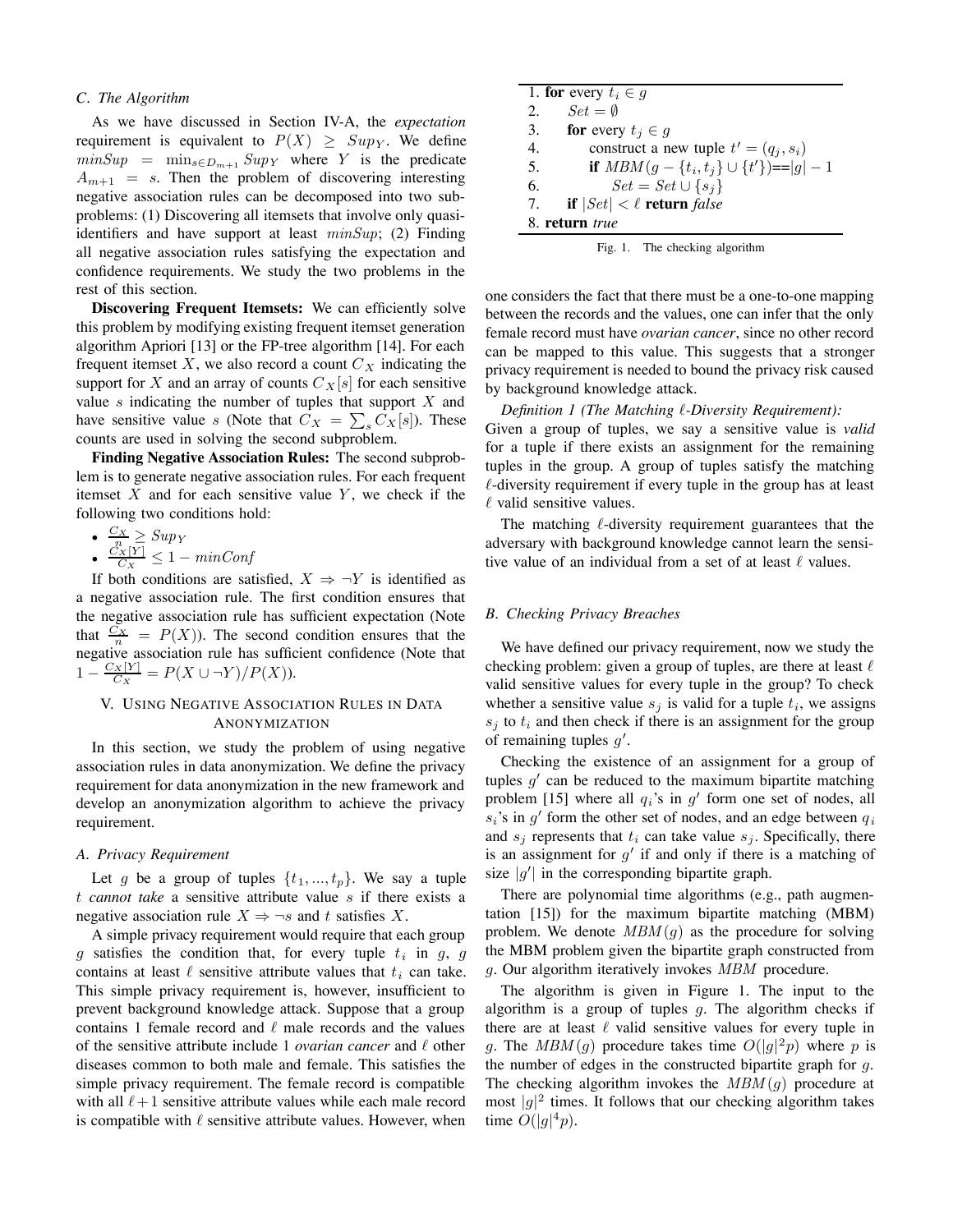$\mathbb{Z}/N$  *k l computes*  $\mathcal{N}[s][0]$  *and*  $\mathcal{N}[s][S']$  \*/ 1. **for**  $\forall t_i \in T$ , increment  $\mathcal{N}[s_i][O]$  and  $\mathcal{N}[s_i][IVS[t_i]]$ /\* *Lines 2-17 groups tuples into buckets L* \*/ 2. **while**  $|T| \ge \ell$ <br>3. **pick** a tupl 3. pick a tuple  $t_i \in T$  that maximizes  $NIT[\{t_i\}]$ <br>4.  $q = \{t_i\}, T = T - \{t_i\}$ 4.  $g = \{t_i\}, T = T - \{t_i\}$ <br>5. decrement  $\mathcal{N}[s_i][O]$  and 5. decrement  $\mathcal{N}[s_i][O]$  and  $\mathcal{NS}[s_i][IVS[t_i]]$ <br>6. while  $|q| \leq \ell$ 6. **while**  $|g| < \ell$ <br>7. **if** no  $t_i \in$ 7. **if** no  $t_j \in T$  is compatible with g<br>8. **for** every  $t_i \in q$ 8. **for** every  $t_j \in g$ <br>9. **increment**  $\mathcal N$ 9. increment  $\mathcal{N}[s_j][O]$  and  $\mathcal{N}[s_j][IVS[t_j]]$ <br>10. insert all tuples in  $q - \{t_i\}$  into T 10. insert all tuples in  $g - \{t_i\}$  into T<br>11. insert  $t_i$  into  $T_r$ , go to line 2 insert  $t_i$  into  $T_r$ , go to line 2 12. **else** select  $t_j \in T$  that is compatible with g and 13. minimizes  $NIT[q \cup \{t_i\}]$ 13. minimizes  $NIT[g \cup \{t_j\}]$ <br>14.  $q = q \cup \{t_i\}, T = T - \{t_j\}$ 14.  $g = g \cup \{t_j\}, T = T - \{t_j\}$ <br>15. decrement  $\mathcal{N}[s_i][O]$  and  $\mathcal{N}[S]$ 15. decrement  $\mathcal{N}[s_j][O]$  and  $\mathcal{N}[s_j][IVS[t_j]]$ <br>16. insert q into L insert  $g$  into  $L$ 17. insert all tuples in  $T$  into  $T_r$  $\frac{1}{8}$  *Lines* 18-23 *add the remaining tuples*  $T_r$  *to groups* \*/ 18. **for** every  $t_i$  in  $T_r$ 19. select  $g \in L$  having the smallest number of tuples 20. that are incompatible with  $t_i$ , set  $q = q \cup \{t_i\}$ 20. that are incompatible with  $t_j$ , set  $g = g \cup \{t_j\}$ <br>21. while  $t_j$  has less than  $\ell$  valid sensitive values i while  $t_i$  has less than  $\ell$  valid sensitive values in g 22. select  $g' \in L$  maximizing  $|SEN(g') - SEN(g)|$ 23.  $g = g \cup g'$ , remove g' from L

Fig. 2. The bucketization algorithm

#### *C. A Bucketization Algorithm*

We present the bucketization algorithm. To describe the algorithm, we introduce the following notations. Let  $g$  be a group of tuples  $\{t_1, ..., t_p\}$  such that  $t_i = \langle q_i, s_i \rangle$  where  $q_i$  is the quasi-identifier value of  $t_i$  and  $s_i$  is the sensitive attribute value of  $t_i$ . Let  $IVS[t_i]$  denote the set of sensitive attribute values that  $t_i$  cannot take. Let  $SEN[g]$  denote the set of sensitive attribute values in  $q$ .

The bucketization algorithm, when given a set of tuples  $T$ and an IVS set for each tuple, outputs a number of groups of tuples for publication. We first give the following definition.

*Definition* 2: A tuple  $t_i$  is incompatible with a tuple  $t_i$  if at least one of the following three conditions holds: (1)  $s_j = s_i$ , (2)  $t_i$  cannot take the value  $s_j$ , and (3)  $t_j$  cannot take the value  $s_i$ . A tuple  $t_j$  is incompatible with a group of tuples g if  $t_j$ is incompatible with at least one tuple in  $g$ .

Our bucketization algorithm includes three phases. The first phase is the initialization phase, which initializes the data structures. The second phase is the grouping phase where groups are formed. To form a group, the algorithm first chooses a tuple  $t_i$  that has the largest number of incompatible tuples. The group  $g$  initially contains only  $t_i$ . Then additional tuples are added to the group iteratively. Each time, a tuple  $t_i$  is selected such that  $t_i$  is compatible with g and the new group (formed by adding  $t_j$  to g) has the smallest number of incompatible tuples. If no tuples are compatible with  $g$ , we put  $t_i$  in the set of remaining tuples and consider the next tuple.

|   | Attribute             | Type        | # of values | Height |
|---|-----------------------|-------------|-------------|--------|
|   | Age                   | Numeric     | 74          |        |
| 2 | Workclass             | Categorical |             |        |
| 3 | Education             | Categorical | 16          |        |
|   | <b>Marital_Status</b> | Categorical |             |        |
|   | Race                  | Categorical |             |        |
|   | Gender                | Categorical |             |        |
|   | Occupation            | Sensitive   | 14          |        |

TABLE III DESCRIPTION OF THE **ADULT** DATASET

The third phase is the group assignment phase where each of the remaining tuples  $t_i$  is assigned to a group. Initially,  $t_i$  is added to the group g which has the smallest number of tuples that are incompatible with  $t_j$  (i.e.,  $g = g \cup \{t_j\}$ ). We iteratively merge  $g$  with the group which has the largest number of sensitive values that are different from g until  $t_j$  has at least  $\ell$  valid sensitive values in  $q$  (the checking algorithm is invoked to count the number of valid sensitive values for  $t_i$ ). One nice property about the matching  $\ell$ -diversity requirement is that if a group of tuples satisfy the requirement, they still satisfy the requirement when additional tuples are added. We thus only need to consider the remaining tuples in this phase.

The key component of the algorithm is to compute the number of tuples that are incompatible with  $q$  (denoted as  $NIT[q]$ ). To efficiently compute  $NIT[q]$ , we maintain a compact data structure. For each sensitive value  $s$ , we maintain a list of counts  $\mathcal{N}[s][S']$  which denotes the number of tuples whose sensitive value is  $s$  and whose  $IVS$  set is  $S'$ . Note that we only maintain positive counts. Let  $\mathcal{N}[s][O]$  denote the number of tuples whose sensitive value is s, i.e.,  $\mathcal{N}[s][0] =$  $\sum_{S'} \mathcal{N}[s][S']$ , and O is only a special symbol.

We denote  $IVS[g]$  as the set of sensitive values that are incompatible with g. We have  $IVS[g] = \bigcup_{t \in g} IVS[t]$ , i.e., a sensitive value is incompatible with  $g$  if it is incompatible with at least one tuple in g. We denote  $IS[g] = SEN[g] \cup IVS[g]$ . We can then partition the set of tuples that are incompatible with g into two groups: (1)  $\{t_i | s_i \in IS[g]\}$  and (2)  $\{t_i | (s_i \notin \mathcal{S}_i)\}$  $IS[g] \wedge (SEN[g] \cap IVS[t_j] \neq \emptyset)$ . Then,  $NIT[g]$  can be computed as follows.

$$
NIT[g] = \sum_{s \in IS[g]} \mathcal{N}[s][O] + \sum_{(s \notin IS[g])} \sum_{(S' \cap SEN[g] \neq \emptyset)} \mathcal{N}[s][S']
$$

The algorithm is given in Figure 2. We now analyze its complexity. Let  $|T| = n$  and assume  $n \gg |S|$  and  $n \gg \ell$ . The initialization phase scans the data once and thus takes  $\mathcal{O}(n)$ time. The grouping phase takes at most  $n$  rounds. In each round, the algorithm scans the data once and the computation of  $NIT[q]$  takes time  $\mathcal{O}(q)$  where q is the number of positive  $N[s][S']$  entries (note that  $q \leq n$ ). The grouping phase thus takes  $\mathcal{O}(qn^2)$  time. The group assignment phase takes  $|T_r| \le$ n rounds and at most n merges, each takes  $\mathcal{O}(n)$  time. Thus, the total time complexity is in  $\mathcal{O}(qn^2)$ .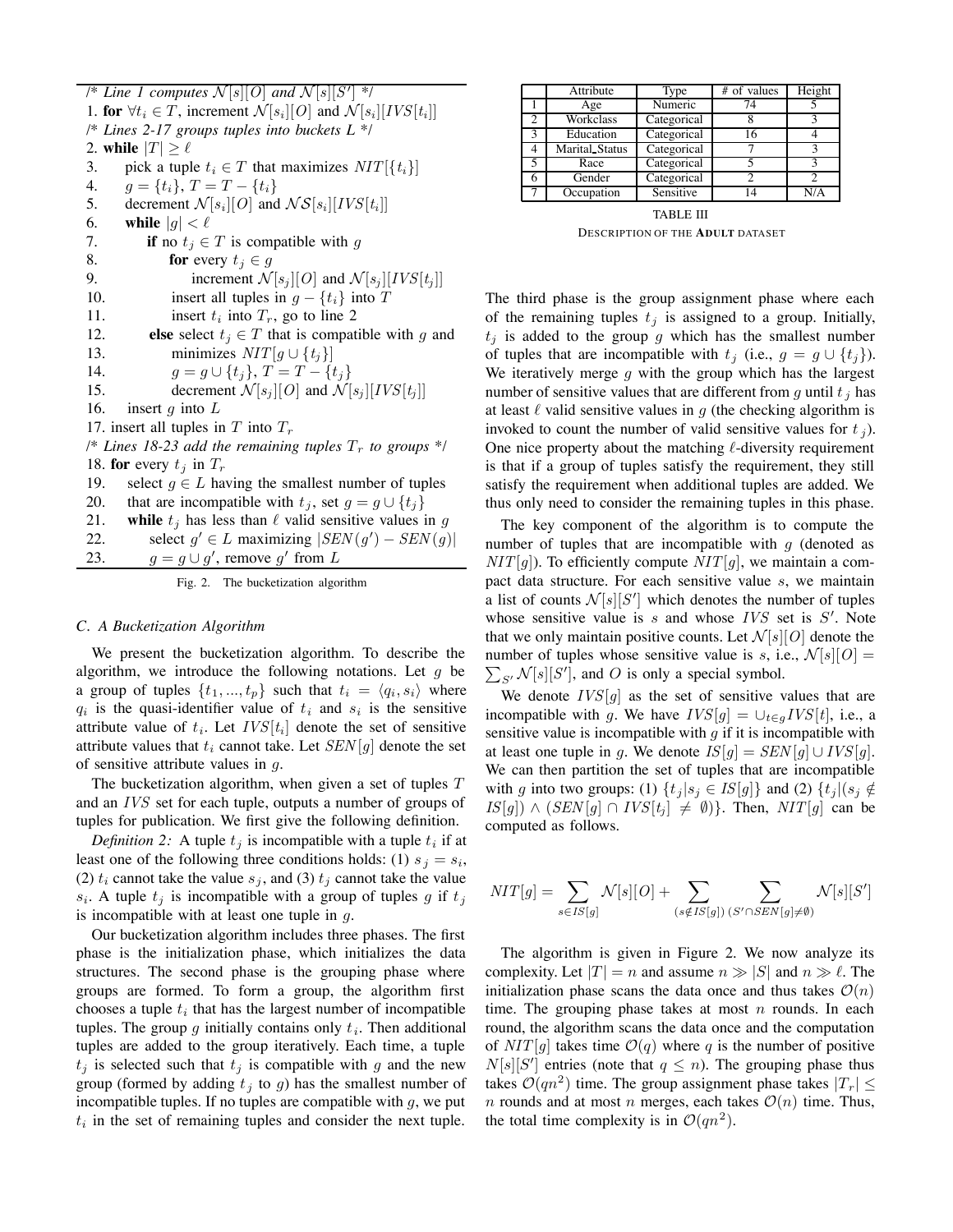| minExp | RI | $N_0$ | $N_{1}$  | N2       | $N_3$   | $\,N_4$ | $N_{>5}$ |
|--------|----|-------|----------|----------|---------|---------|----------|
| 0.75   | 45 |       | $80.4\%$ | $15.9\%$ | 2.3%    | 1.2%    | 0.2%     |
| 0.80   | 39 |       | 84.6%    | $12.2\%$ | 2.1%    | 1.0%    | $0.1\%$  |
| 0.85   | 32 |       | 87.5%    | 9.2%     | 2.0%    | 1.0%    |          |
| 0.90   | 22 | 0     | 87.9%    | 9.2%     | 2.5%    | $0.4\%$ |          |
| 0.95   |    |       | $96.2\%$ | 1.8%     | $2.0\%$ |         |          |

Fig. 3. Number of discovered rules and percentage of tuples with incompatible sensitive values



#### VI. EXPERIMENTS

The main goals of the experiments are to study the effect of background knowledge attack on *Anatomy* and to investigate the effectiveness of *Injector* in both privacy protection and data utility preservation.

The dataset used in the experiments is the adult dataset from the UC Irvine machine learning repository, which is comprised of data collected from the US census. The description of the dataset is given in Table III.

Given the dataset, we compute both the corresponding anatomized tables and the injected tables. The anatomized tables are computed using the anatomizing algorithm described in [9]. To compute the injected tables, we first find negative association rules in the original dataset using different  $minExp$ values. In all our experiments,  $minConf$  is fixed to be 1.

Figure 3 shows the results of negative association rule mining on the original data.  $|R|$  indicates the number of discovered negative association rules.  $N_0$ ,  $N_1$ ,  $N_2$ ,  $N_3$ , and  $N_4$  indicate the percentage of tuples that have 0, 1, 2, 3, and 4 incompatible sensitive values, respectively.  $N_{\geq 5}$ indicates the percentage of tuples that have at least 5 incompatible sensitive values. The negative association rules discovered from the data include, for example, {*Workclass = Government*}⇒ ¬{*Occupation = Priv-house-serv*} and  ${Education = Doctorate} \Rightarrow \neg \{Occuation = Handlers$ *cleaners*}. We then compute the injected tables using the bucketization algorithm described in Section V.

We evaluate the performance of *Anatomy* and *Injector* on two parameters: (1)  $minExp$  value within the range [0.75, 0.95] (the default value is 0.9); (2)  $\ell$  value which ranges from 3 to 6 (the default value is 6). Since the anatomizing algorithm is a randomized algorithm, for each set of selected parameters, we run the anatomizing algorithm for 10 times and the average value is reported.





Fig. 6. Confidence error

#### *A. Background Knowledge Attack*

To illustrate the effects of background knowledge attack on *Anatomy* and *Injector*, we count the number of tuples in the anatomized tables and the injected tables that have less than  $\ell$  possible sensitive values using the extracted negative association rules. These tuples are viewed as vulnerable to background knowledge attack.

The experimental results are shown in Figure 4. In all experiments, *Injector* has no vulnerable tuples, indicating that *Injector* better protects the data against background knowledge attacks.

In the rest of this section, we compare *Injector* against *Anatomy* and show that *Injector* also improves data utility.

#### *B. Efficiency*

We compare the efficiency of computing the anatomized tables and the injected tables. The time for computing the injected tables consists of two parts: (1) the time for computing the negative association rules and (2) the time for computing the injected tables using the bucketization algorithm.

Experimental results are shown in Figure 5. The time to compute the injected tables using the bucketization algorithm is roughly the same as the time to compute the anatomized tables using the anatomizing algorithm, usually within seconds. The main efficiency issue of computing the injected tables lies in computing the negative association rules. However, computing the negative association rules using a variation of the FP-tree algorithm is fast enough for large datasets.

## *C. Association Rule Mining*

The first set of experiments on data utility evaluates the errors in association rule mining. We mine positive association rules from the original data and the anonymized data. We use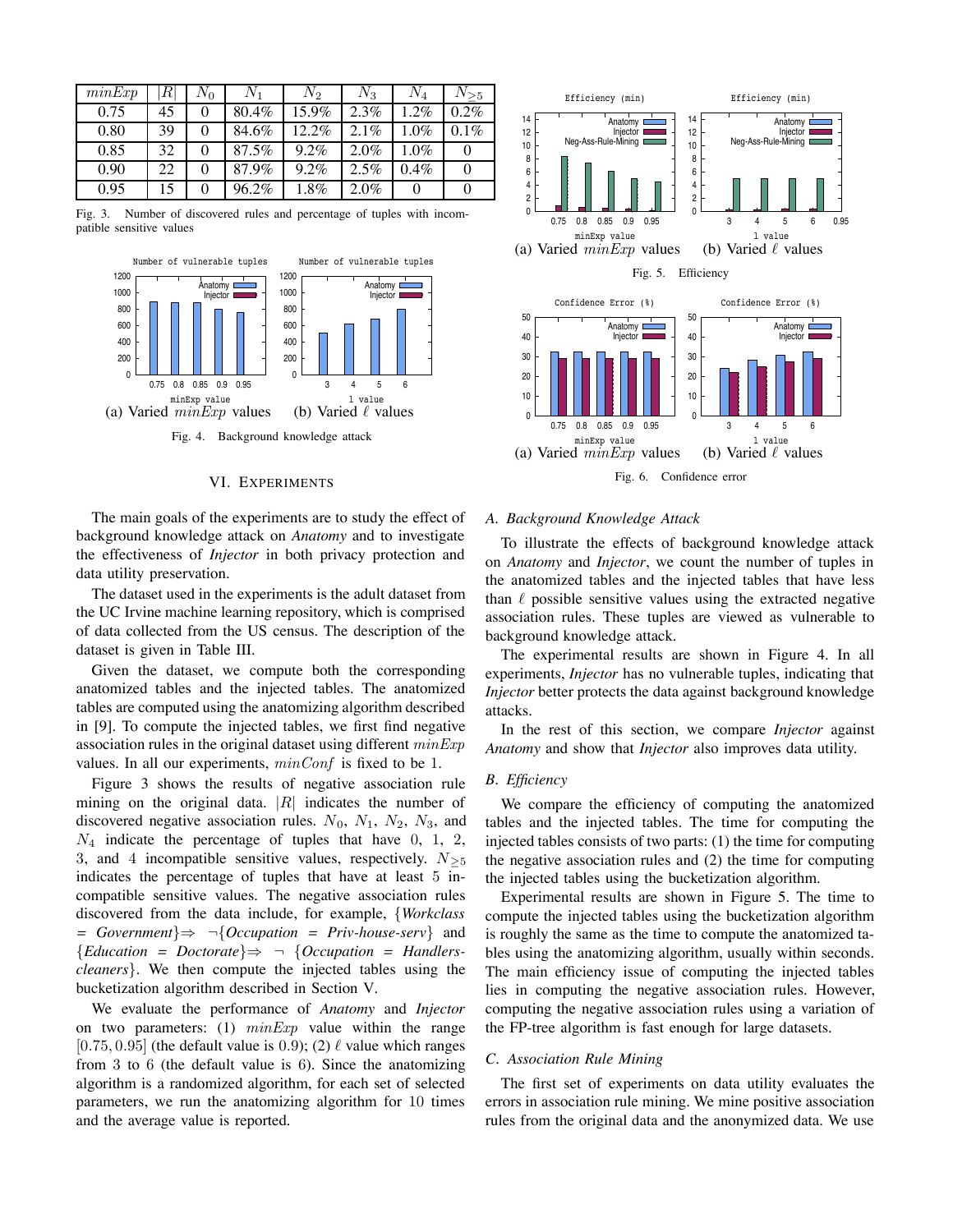

*conviction* [16] as the interestingness metric. Specifically, the *conviction* of  $X \Rightarrow Y$  is defined as  $P(X)P(\neg Y)/P(X \cup \neg Y)$ . We use *Apriori* [13] to find all positive association rules that satisfy both minimum support and minimum conviction requirements. Two error metrics are evaluated: confidence error and identification error.

To evaluate confidence error, we find the set of association rules  $R$  with sufficient support and conviction in the original table. For each  $r \in R$  (the confidence of r in the original table is denoted as  $org\text{ }conf_r$ ), we compute the corresponding confidence of r in the anonymized table (through *Anatomy* or *Injector*) which is denoted as the reconstructed confidence rec confr. The *Confidence Error* is computed as:

$$
\rho = \frac{1}{|R|} \sum_{r \in R} \frac{|rec\_{confr} - org\_{confr}|}{org\_{confr}} * 100
$$

The experimental results are shown in Figure 6. In all experiments, *Injector* has smaller confidence errors, indicating that *Injector* captures a larger amount of association between the quasi-identifiers and the sensitive attribute.

Errors in confidence estimation can result in errors in the identification of interesting association rules, i.e., association rules that exist in the original data may be hidden in the anonymized data and association rules that do not exist in the original data may be erroneously identified in the anonymized data. This error is called identification error.

To evaluate identification error, we perform association rule mining on all three tables: (1) the original table, (2) the anatomized tables, and (3) the injected tables. We denote the set of association rules discovered from the original table and the anonymized tables (through *Anatomy* or *Injector*) as  $R_{org}$  and  $R_{rec}$ , respectively. The identification error has two components: (1) false positive  $\sigma^+$  indicating the percentage of association rules that are not in  $R_{org}$  but in  $R_{rec}$ , and (2) false



negative  $\sigma^-$  indicating the percentage of association rules that are in  $R_{org}$  but not in  $R_{rec}$ . The two metrics are computed as:

$$
\sigma^{+} = \frac{|R_{rec} - R_{org}|}{|R_{org}|} * 100 \qquad \sigma^{-} = \frac{|R_{org} - R_{rec}|}{|R_{org}|} * 100
$$

The experimental results are in Figure 7. In all figures, *Injector* has smaller identification errors, indicating that *Injector* is more effective in identifying association rules.

#### *D. Aggregate Query Answering*

The second set of experiments on data utility evaluates the accuracy of aggregate query answering. We only consider the "COUNT" operator where the query predicate involves the sensitive attribute, as in [9]. It is also possible to compute other aggregate query operators such as "MAX" and "AVERAGE" on numerical attributes [10]. Specifically, the queries that we consider are of the form:

SELECT COUNT(\*) FROM Table WHERE  $v_{i_1} \in V_{i_1}$  AND  $\ldots$   $v_{i_{dim}}$   $\in V_{i_{dim}}$  AND  $s \in V_S$ 

where  $v_{i_j} (1 \leq j \leq dim)$  is the quasi-identifier value for attribute  $A_{i_j}$ ,  $V_{i_j} \subseteq D_{i_j}$  and  $D_{i_j}$  is the domain for attribute  $A_{i,j}$ , s is the sensitive attribute value and  $V_S \subseteq D_S$  and  $D_S$  is the domain for the sensitive attribute  $S$ . A query predicate is characterized by two parameters: (1) the predicate dimension  $dim$ , indicating the number of quasi-identifiers involved in the predicate; (2) the query selectivity sel, indicating the number of values in each  $V_{i_j}$ ,  $(1 \leq j \leq dim)$ . Specifically, the size of  $V_{i_j}$ ,  $(1 \leq j \leq dim)$  is randomly chosen from  $\{0, 1, ..., sel *$  $|D_{i,j}|$ . For each selected parameter, we generate 1000 queries Q for the experiments.

For each query  $q$ , we run the query on the three tables: (1) the original table, (2) the anatomized tables, and (3)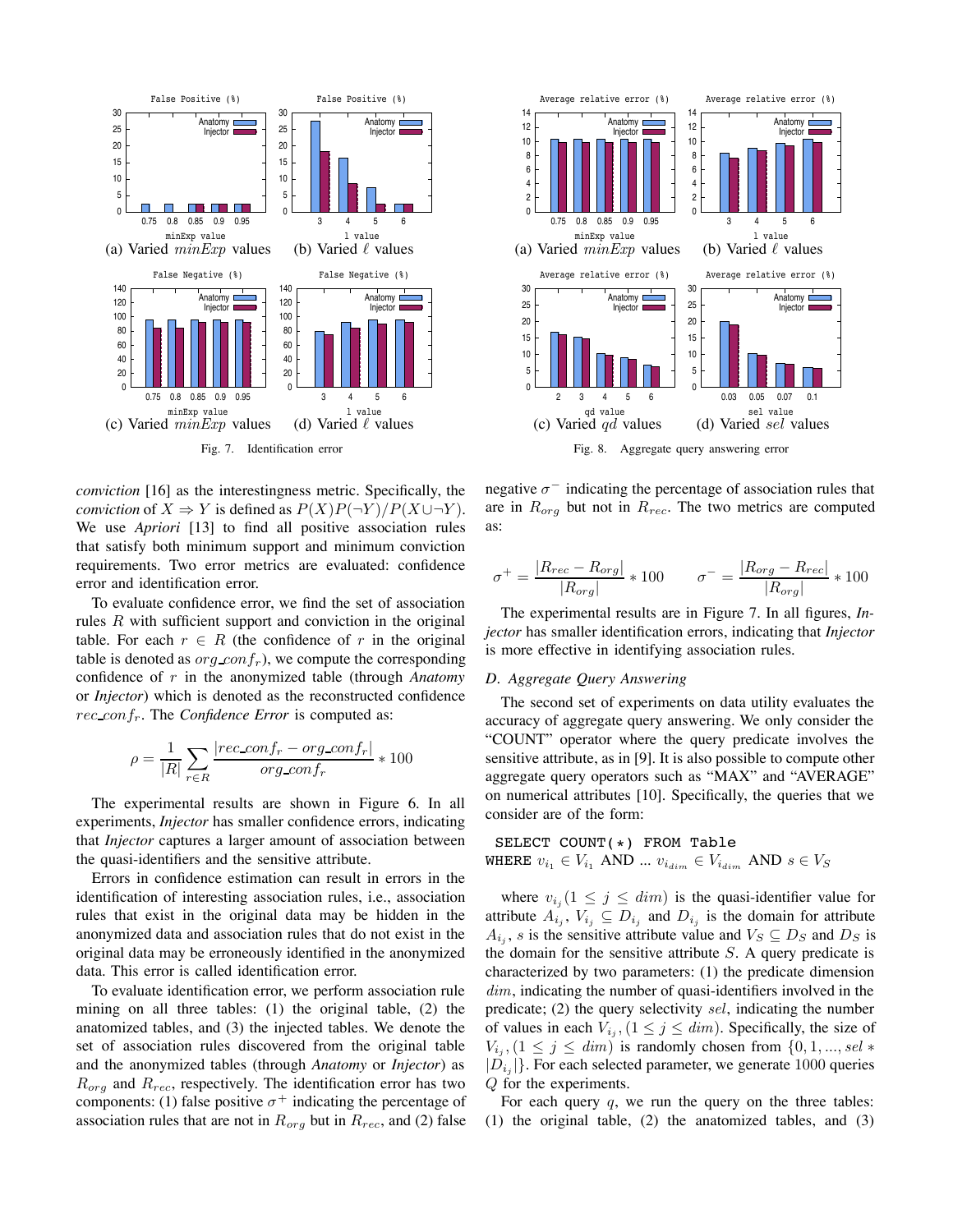the injected table. We denote the count from the original table and the reconstructed count from the anonymized tables (through *Anatomy* or *Injector*) as  $\sigma g \text{ } count_q$  and  $\tau e \text{ } count_q$ respectively. Then the average relative error is computed over all queries as:

$$
\rho = \frac{1}{|Q|} \sum_{q \in Q} \frac{|rec\_count_q - org\_count_q|}{org\_count_q} * 100
$$

Experimental results are shown in Figure 8. In all figures, *Injector* has smaller errors, which indicates that *Injector* permits more accurate data analysis in aggregate query answering than *Anatomy*.

#### VII. RELATED WORK

Existing work on data anonymization can be classified into two categories. The first category of work aims at devising privacy requirements. Samarati and Sweeney [3], [4], [5] first proposed the  $k$ -anonymity model which assumes that assumes that the adversary has access to some publiclyavailable databases (e.g., a vote registration list) from which she obtains the quasi-identifier values of the individuals. The model also assumes that the adversary knows that some individuals are in the table. Much of the subsequent work on data anonymization assumes to use this adversarial model. In [6], [8], the authors recognized that the adversary also has knowledge of the distribution of the sensitive attribute in each equivalence class and she may be able to infer sensitive values of some individuals using this knowledge. In [6], the authors proposed the  $\ell$ -diversity requirement [6] which, however, does not satisfactorily prevent an adversary with background knowledge from learning important sensitive information. Recently, Li et al. [17] observed that the distribution of the sensitive attribute in the overall table should be public information and the adversary can infer sensitive information with this additional knowledge. They proposed the  $t$ -closeness requirement as a stronger notion of privacy against this morepowerful adversary. In [18], Martin et al. proposed a formal language to express background knowledge about the data and a polynomial time algorithm for computing the disclosure risk in the worst case. However, this work does not consider the exact background knowledge that the adversary may have.

The second category of work aims at developing anonymization techniques to achieve the privacy requirements. One popular approach to anonymize the data is generalization and suppression [3], [4]. In generalization, some generalization schemes [3], [19], [20], [21], [22] have the consistency property, which means multiple occurrences of the same value are always generalized in the same way, i.e., they are replaced with the same value. A serious defect of generalization that has been recognized by [23], [24], [8] is that experimental results have shown that many attributes have to be suppressed in order to guarantee privacy. A number of techniques [9], [24] have been proposed to remedy this defect of generalization. On the other hand, some generalization schemes [25] do not have the consistency property. One example is the Mondrian [25] multidimensional  $k$ -anonymity. Another anonymization technique is

clustering [26], which typically groups records based on some distance metric. Recently, Xiao and Tao [9] proposed *Anatomy* as an alternative anonymization technique. Koudas et al. [10] explored the permutation-based anonymization approach and examined the anonymization problem from the perspective of answering downstream aggregate queries.

Several research works also consider background knowledge in other contexts. In [27], Lakshmanan et al. studied the problem of protecting the true identities of data objects in the context of frequent set mining when an adversary has partial information of the items in the domain. In their framework, the adversary's prior knowledge was modeled as a *belief function* and formulas were derived for computing the number of items whose identities can be "cracked".

The problem of association rule mining was introduced by Agrawal et al. [28] in the context of transactional database. A number of algorithms such as Apriori [13] and FP-Tree [14] have been proposed to discover interesting association rules. The generalization of association rule mining to multiple levels of hierarchies over items is studies in [29], [30]. Association rules involving quantitative attributes are studied in [31], [32], [33], [12]. Negative association rule mining is studied in [11], [34]. Tan et al. [35] studied how to select the right measure for evaluating the interestingness of association rules.

#### VIII. CONCLUSIONS AND FUTURE WORK

While recent work has shown that background knowledge attack can present disclosure risks to the anonymized data, no work has used background knowledge in data anonymization mainly because of the challenge of modeling the adversary's background knowledge.

In this paper, we explicitly consider and use background knowledge. Our approach first mines knowledge from the data and then uses the knowledge in data anonymization. One key advantage of our approach is that it protects the data against background knowledge attacks while improving data utility.

We have proposed the *Injector* framework which uses one type of knowledge (negative association rules). Our experimental results show the effectiveness of *Injector* in both privacy protection and utility preservation. Below we discuss some interesting open research issues.

#### *A. Mining Other Knowledge from the Data*

It may be possible for us to discover knowledge from the data other than negative association rules. One type of knowledge is the summary statistics of the data. An example of this might be that the average salary of physical therapists is  $70K$ . One direction of future work is to study how an adversary might use this additional knowledge to make more precise inferences and how we can use this knowledge in data anonymization to prevent these inference attacks. Also, how this would affect data utility is an interesting research problem. For example, we are able to discover positive association rules in the data. However, using positive association rules in anonymization would hide the association rules.